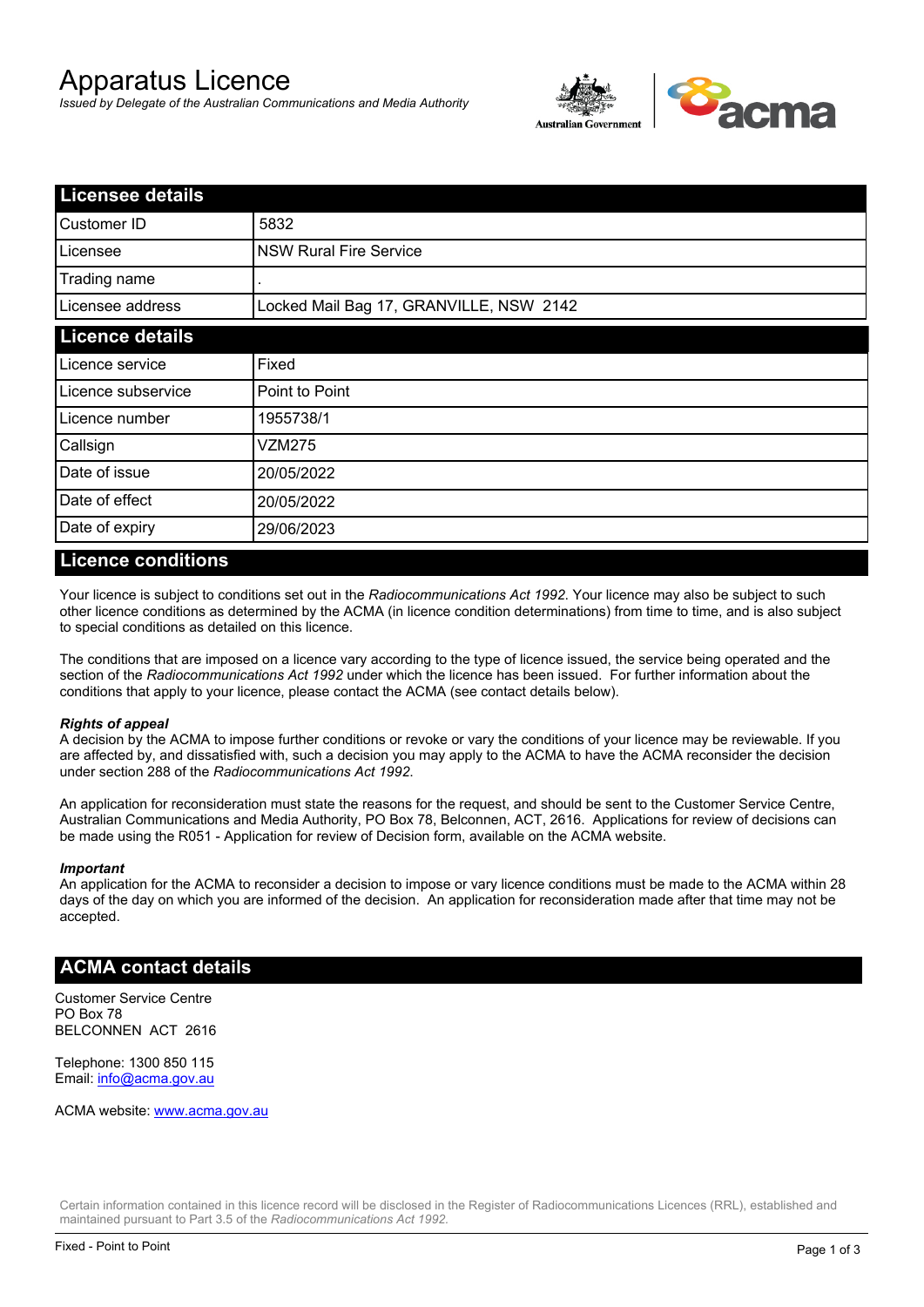# **Advisory Notes applying to licence no.: 1955738/1**

Conditions applicable to the operation of Point to Point station(s) authorised under this licence can be found in the Radiocommunications Licence Conditions (Apparatus Licence) Determination and the Radiocommunications Licence Conditions (Fixed Licence) Determination, the 'fixed licence lcd'. Copies of these determinations are available from the ACMA and from the ACMA home page (www.acma.gov.au).